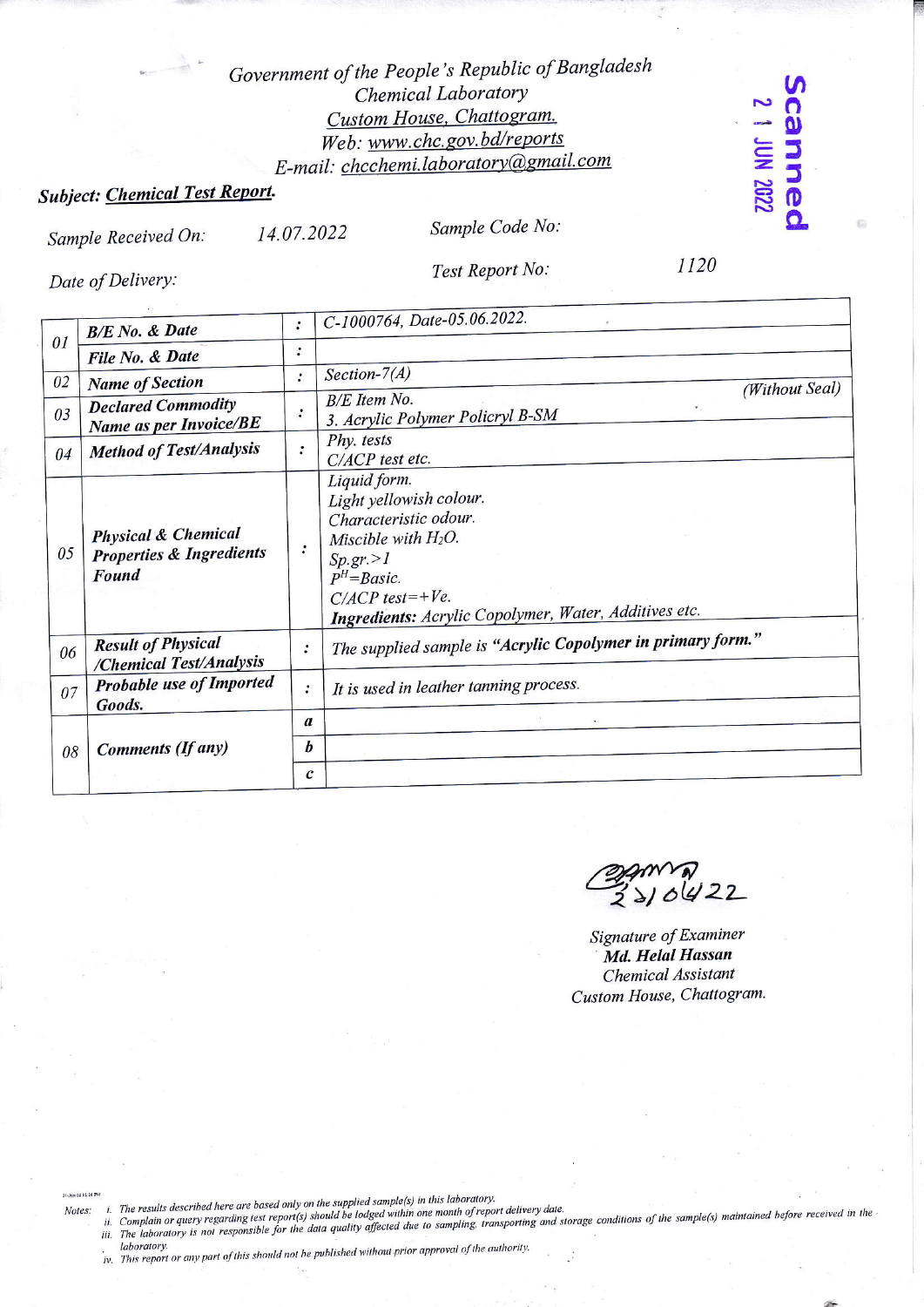### Government of the People's Republic of Bangladesh Chemical Laboratory Custom House, Chattogram. Web: www.chc.gov.bd/reports E-mail: chcchemi.laboratory@gmail.com

# **Subject: Chemical Test Report.**

14.07.2022 Sample Received On:

Sample Code No:

Date of Delivery:

Test Report No:

1120

**SCAMMAGC** 

| 01 | <b>B/E</b> No. & Date                                                                 | $\ddot{\cdot}$             | C-1000764, Date-05.06.2022.                                                                                                                                                      |
|----|---------------------------------------------------------------------------------------|----------------------------|----------------------------------------------------------------------------------------------------------------------------------------------------------------------------------|
|    | File No. & Date                                                                       | ٠<br>٠                     |                                                                                                                                                                                  |
| 02 | <b>Name of Section</b>                                                                | :                          | Section- $7(A)$<br>(Without Seal)                                                                                                                                                |
| 03 | <b>Declared Commodity</b><br>Name as per Invoice/BE                                   | .<br>$\hfill \blacksquare$ | <b>B/E</b> Item No.<br>4. Fatliquors Lubroil LAN                                                                                                                                 |
| 04 | <b>Method of Test/Analysis</b>                                                        | $\ddot{\cdot}$             | Phy. tests<br>C/SLP test etc.                                                                                                                                                    |
| 05 | <b>Physical &amp; Chemical</b><br><b>Properties &amp; Ingredients</b><br><b>Found</b> | $\cdot$                    | Paste form.<br>Yellow colour.<br>Characteristic odour.<br>Miscible with $H_2O$ .<br>$Sp.gr. \leq l$<br>$C/SLP$ test=+Ve.<br>Ingredients: Fatty Substance, Water, Emulsifier etc. |
| 06 | <b>Result of Physical</b><br>/Chemical Test/Analysis                                  | $\ddot{\cdot}$             | The supplied sample is "Synthetic Lubricating Preparation" for the<br>treatment of leather.                                                                                      |
| 07 | <b>Probable use of Imported</b><br>Goods.                                             | $\ddot{\cdot}$             | It is used in leather industry.                                                                                                                                                  |
| 08 | Comments (If any)                                                                     | $\boldsymbol{a}$           |                                                                                                                                                                                  |
|    |                                                                                       | b                          |                                                                                                                                                                                  |
|    |                                                                                       | $\boldsymbol{c}$           |                                                                                                                                                                                  |

Signature of Examiner Md. Helal Hassan **Chemical Assistant** Custom House, Chattogram.

21-Jun-22 12:25 PM

i. The results described here are based only on the supplied sample(s) in this laboratory.<br>ii. Complain or query regarding test report(s) should be lodged within one month of report delivery date.<br>iii. The laboratory is no Notes:

iv. This report or any part of this should not be published without prior approval of the authority.